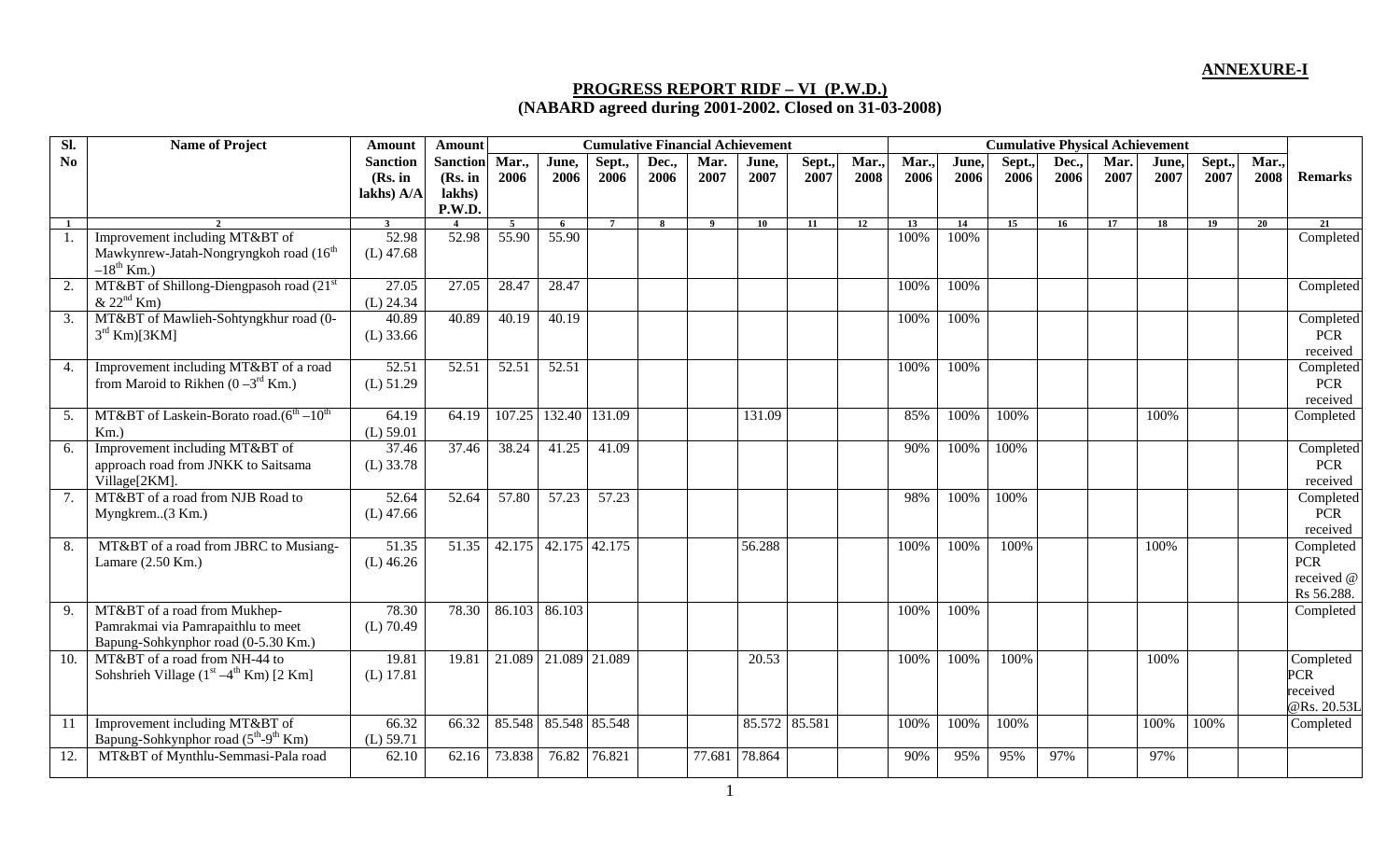| SI.               | <b>Name of Project</b>                                                                                                             | Amount                                   | <b>Amount</b>                                         |                |               | <b>Cumulative Financial Achievement</b> |               |              |               |               |              |              | <b>Cumulative Physical Achievement</b> |               |               |              |               |                |              |                                     |
|-------------------|------------------------------------------------------------------------------------------------------------------------------------|------------------------------------------|-------------------------------------------------------|----------------|---------------|-----------------------------------------|---------------|--------------|---------------|---------------|--------------|--------------|----------------------------------------|---------------|---------------|--------------|---------------|----------------|--------------|-------------------------------------|
| No                |                                                                                                                                    | <b>Sanction</b><br>(Rs. in<br>lakhs) A/A | <b>Sanction</b><br>(Rs. in<br>lakhs)<br><b>P.W.D.</b> | Mar.<br>2006   | June.<br>2006 | Sept.,<br>2006                          | Dec.,<br>2006 | Mar.<br>2007 | June,<br>2007 | Sept.<br>2007 | Mar.<br>2008 | Mar.<br>2006 | June,<br>2006                          | Sept.<br>2006 | Dec.,<br>2006 | Mar.<br>2007 | June.<br>2007 | Sept.,<br>2007 | Mar.<br>2008 | <b>Remarks</b>                      |
| $\mathbf{1}$      | $\mathfrak{D}$                                                                                                                     | $\overline{\mathbf{3}}$                  |                                                       | $\overline{5}$ | 6             | $7\overline{ }$                         | 8             | -9           | 10            | 11            | 12           | 13           | 14                                     | 15            | 16            | 17           | 18            | 19             | 20           | 21                                  |
|                   | $(0-5^{th}$ Km.)                                                                                                                   | $(L)$ 55.90<br>R/E 82.89                 |                                                       |                |               |                                         |               |              |               |               |              |              |                                        |               |               |              |               |                |              |                                     |
| 13.               | Strengthening of pavement of B.M. road (0-                                                                                         | 51.94                                    | 61.12                                                 | 57.11          | 57.11         |                                         |               |              |               |               |              | 100%         | 100%                                   |               |               |              |               |                |              | Completed                           |
|                   | 82.40 Km) portion from Rongara to<br>Maheshkhola in stretches at $35^{th}$ , $36^{th}$ , $37^{th}$<br>and 41 <sup>st</sup> Km.=5Km | $(L)$ 46.75                              |                                                       |                |               |                                         |               |              |               |               |              |              |                                        |               |               |              |               |                |              |                                     |
| 14.               | Reconstruction of weak BR No.1/1 on                                                                                                | 26.71                                    | 32.66                                                 | 29.35          | 29.35         |                                         |               |              |               |               |              | 100%         | 100%                                   |               |               |              |               |                |              | Completed                           |
|                   | Baghmara-Mindikgre - Emanggiri road.                                                                                               | $(L)$ 24.04                              |                                                       |                |               |                                         |               |              |               |               |              |              |                                        |               |               |              |               |                |              |                                     |
| 15.               | MT&BT of Chockpot-Sibbari road $(16th –$<br>$18^{th}$ Km.)                                                                         | 48.60<br>$(L)$ 43.74                     | 54.99                                                 | 53.45          | 53.45         |                                         |               |              |               |               |              | 100%         | 100%                                   |               |               |              |               |                |              | Completed                           |
| 16.               | Reconstruction of weak bridges on<br>Konagittim-Dabitbibra road (Br.No. 1/1,<br>$1/3$ , $1/9$ , $2/2$ , $3/1$ , & $3/3$ )          | 152.33<br>$(L)$ 137.10                   | 152.33                                                | 167.51         | 167.51        |                                         |               |              |               |               |              | 100%         | 100%                                   |               |               |              |               |                |              | Completed                           |
| 17.               | Reconstruction of weak bridges on A.O.C.<br>to Information centre (Br.No. $1/1$ & $1/2$ )                                          | 62.59<br>$(L)$ 56.33                     | 62.59                                                 | 68.83          | 68.83         |                                         |               |              |               |               |              | 100%         | 100%                                   |               |               |              |               |                |              | Completed                           |
| 18.               | Reconstruction of SPT bridges No. 6/4,<br>9/9, 10/5, 13/3, & 14/5 on Dalu-Purakhasia<br>road.                                      | 185.86<br>A/A184.06<br>(L)167.27         | 185.86                                                | 201.58         | 201.51        | 201.51                                  |               |              |               |               |              | 100%         | 100%                                   | 100%          |               |              |               |                |              | Completed<br><b>PCR</b><br>received |
| $\overline{19}$ . | Construction of SPT bridge No.26/6 into<br>R.C.C. bridge on Ampati-Mahendraganj<br>road [L=24.60 Rm]                               | 85.08<br>$(L)$ 76.97                     | 85.08                                                 | 87.59          |               | 87.60                                   |               |              |               |               |              | 100%         | 100%                                   | 100%          |               |              |               |                |              | Completed<br><b>PCR</b><br>received |
| 20.               | Improvement including MT&BT of<br>Magapara-Songjelpara road section-I (0-<br>$2.80$ Km.)                                           | 54.42<br>$(L)$ 50.17                     | 54.42                                                 | 59.30          | 59.30         |                                         |               |              |               |               |              | 100%         | 100%                                   |               |               |              |               |                |              | Completed                           |
| $\overline{21}$ . | MT&BT of Kherapara-Josipara road<br>Sec-<br>III $(16^{th} - 18^{th}$ Km)                                                           | 43.86<br>$(L)$ 41.53                     | 43.86                                                 | 47.09          | 47.09         |                                         |               |              |               |               |              | 100%         | 100%                                   |               |               |              |               |                |              | Completed                           |
| 22.               | Improvement including MT&BT of<br>Didokgiri-Magupara road (0-2.90Km)                                                               | 55.93<br>$(L)$ 51.29                     | 55.93                                                 | 58.25          | 58.25         |                                         |               |              |               |               |              | 100%         | 100%                                   |               |               |              |               |                |              | Completed                           |
| 23.               | Improvement including MT&BT of<br>remaining length of Jongksha-Mawlyngngot<br>road (4.50Km)                                        | 79.19<br>$(L)$ 71.27                     | 79.19                                                 | 84.73          | 84.73         |                                         |               |              |               |               |              | 100%         | 100%                                   |               |               |              |               |                |              | Completed                           |
| $\overline{24}$ . | MT&BT of Kherapara-Deku-Bazar road<br>$(9^{th} - 11^{th}$ Km)                                                                      | 53.29<br>$(L)$ 48.38                     | 53.29                                                 | 58.51          | 58.51         |                                         |               |              |               |               |              | 100&         | 100%                                   |               |               |              |               |                |              | Completed                           |
| 25.               | Reconstruction of a weak bridge No.50/7<br>on Dalu-Baghmara road (Extension portion<br>in Bazar area)                              | 32.59<br>$(L)$ 29.33                     | 32.59                                                 | 35.81          | 35.81         |                                         |               |              |               |               |              | 100%         | 100%                                   |               |               |              |               |                |              | Completed                           |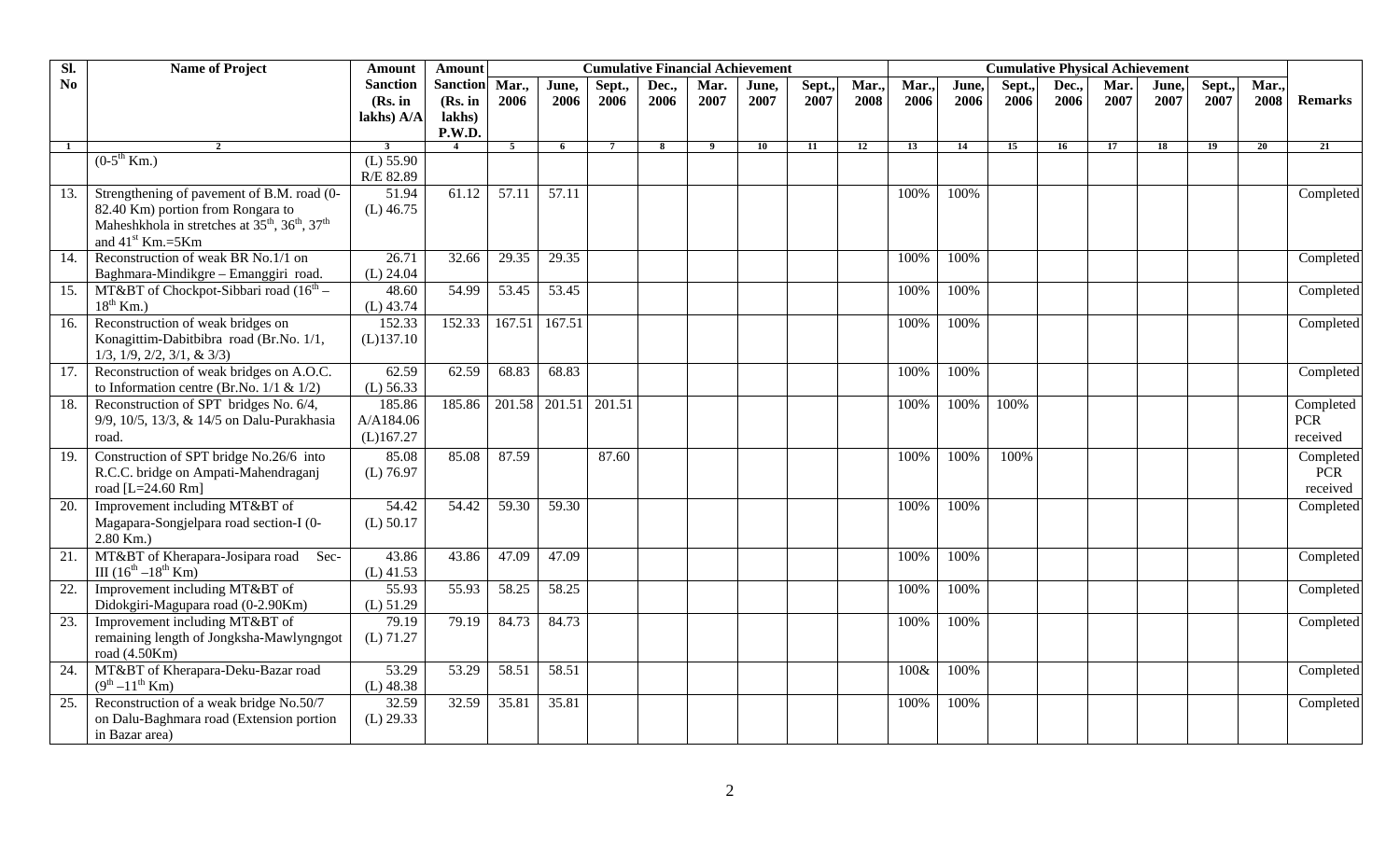| SI.               | <b>Name of Project</b>                                                                                                                                      | <b>Amount</b>                            | <b>Amount</b>                                  |              |               | <b>Cumulative Financial Achievement</b> |               |              |               |                |              | <b>Cumulative Physical Achievement</b> |               |               |               |              |               |                |              |                                     |  |
|-------------------|-------------------------------------------------------------------------------------------------------------------------------------------------------------|------------------------------------------|------------------------------------------------|--------------|---------------|-----------------------------------------|---------------|--------------|---------------|----------------|--------------|----------------------------------------|---------------|---------------|---------------|--------------|---------------|----------------|--------------|-------------------------------------|--|
| N <sub>o</sub>    |                                                                                                                                                             | <b>Sanction</b><br>(Rs. in<br>lakhs) A/A | <b>Sanction</b><br>(Rs. in<br>lakhs)<br>P.W.D. | Mar.<br>2006 | June,<br>2006 | Sept.,<br>2006                          | Dec.,<br>2006 | Mar.<br>2007 | June,<br>2007 | Sept.,<br>2007 | Mar.<br>2008 | Mar.<br>2006                           | June.<br>2006 | Sept.<br>2006 | Dec.,<br>2006 | Mar.<br>2007 | June,<br>2007 | Sept.,<br>2007 | Mar.<br>2008 | <b>Remarks</b>                      |  |
| -1                |                                                                                                                                                             | $\mathbf{3}$                             |                                                | $5^{\circ}$  | 6             | $7\phantom{.0}$                         | 8             | -9           | 10            | 11             | 12           | 13                                     | 14            | 15            | 16            | 17           | 18            | 19             | 20           | 21                                  |  |
| 26.               | Strengthening of pavement of B.M .road (0-<br>82.40Km) portion from Baghmara to<br>Rongra in stretches $5^{th} - 9^{th}$ Km=5 Kms.                          | 53.42<br>$(L)$ 48.08                     | 53.42                                          | 58.56        | 58.56         |                                         |               |              |               |                |              | 100%                                   | 100%          |               |               |              |               |                |              | Completed                           |  |
| $\overline{27}$ . | Reconstruction of R.C.C. Br. No. 11/2 over<br>river Kollejhora on Mankachar-<br>Mahendraganj road including subway.                                         | 200.46<br>(L)181.61                      | 200.46                                         | 204.13       | 204.13 213.17 |                                         |               |              |               |                |              | 80%                                    | 100%          | 100%          |               |              |               |                |              | Completed<br><b>PCR</b><br>received |  |
| 28.               | Construction of remaining bridges at<br>Mawsmai-Shella road (Constn. of R.C.C.<br>Girder Br. double lane without footpath of<br>Br. No. 10/1 & 13/3)        | 197.42<br>$(L)$ 177.68                   | $\overline{197.42}$                            | 204.56       | 207.06        |                                         | 209.09        |              |               |                |              | 98%                                    | 100%          |               | 100%          |              |               |                |              | Completed<br><b>PCR</b><br>received |  |
| 29.               | Construction of bridge at Mylliem_Nongbet<br>linking Mawphlang, Mawreng, West Khasi<br>Hills area with Mylliem area , Ranikor,<br>Sohra connecting NH road. | 52.66<br>$(L)$ 47.39                     | 52.66                                          | 57.87        | 57.87         | 57.87                                   |               |              |               |                |              | 100%                                   | 100%          | 100%          |               |              |               |                |              | Completed<br><b>PCR</b><br>received |  |
| 30                | Improvement including strengthening of<br>pavement of Songsak-Mendipathar road (0-<br>$3^{\rm rd}$ Km)                                                      | 36.59<br>$(L)$ 33.96                     |                                                | 36.59 36.118 | 36.118        |                                         |               |              |               |                |              | 100%                                   | 100%          |               |               |              |               |                |              | Completed                           |  |
| 31.               | Improvement including MT $\&$ BT of 85 <sup>th</sup><br>Km. of AMPT road to Haldibari<br>Rochonpara road (0-4 <sup>th</sup> Km)[4KM]                        | 59.50<br>$(L)$ 41.80                     | 59.50                                          | 61.59        | 63.87         | 65.56                                   |               | 65.441       | 65.441        |                |              | 100%                                   | 100%          | 100%          | 100%          | 100%         | 100%          |                |              | Completed<br><b>PCR</b><br>received |  |
| $\overline{32}$ . | MT & BT of Allotgiti (Tura Stadium) to<br>Edenbari (0-4.00 Km)                                                                                              | 73.85<br>$(L)$ 67.20                     | 74.67                                          |              | 81.32         |                                         | 81.22         |              |               |                |              |                                        | 100%          |               | 100%          |              |               |                |              | Completed<br><b>PCR</b><br>received |  |
| 33.               | Reconstruction of Br. No.16/2 on<br>Garobadha Selsella-Balachanda road with<br>approach subway                                                              | 121.20<br>(L)109.08                      | 121.20                                         | 99.48        | 99.48         | 99.47                                   |               |              |               | 99.47 110.47   | 125.58       |                                        | 70%           | 70%           |               |              | 70%           | 70%            | 80%          |                                     |  |
| 34.               | MT&BT of a road from Ghoramara to<br>Mukdangra via Anderkona (0-2 <sup>nd</sup> Km.)                                                                        | 36.81<br>$(L)$ 33.46                     | 37.18                                          | 45.831       | 45.831        | 42.68                                   |               | 40.45        | 40.45         |                |              | 100%                                   | 100%          | 100%          |               | 100%         | 100%          |                |              | Completed<br>PCR<br>received        |  |
| 35.               | MT & BT of Chamaguri to Laskarpara road<br>via Damachiga - Deosali and Boldam-<br>Pitbari (0-3.50 Km.)                                                      | 60.43<br>$(L)$ 54.39                     | 60.43                                          | 61.88        | 61.88         |                                         | 64.54         |              |               |                |              | 95%                                    | 95%           |               | 100%          |              |               |                |              | Completed<br><b>PCR</b><br>received |  |
| 36.               | MT&BT of a road from Kathalbari N.E.C.<br>road to Dajugre PWD at Bakripara via<br>Tikrikilla College (0-1.00 Km.)                                           | 34.97<br>$(L)$ 31.47<br>A/A 34.85        |                                                |              |               |                                         |               |              |               |                |              |                                        |               |               |               |              |               |                |              | A.A. not<br>accorded                |  |